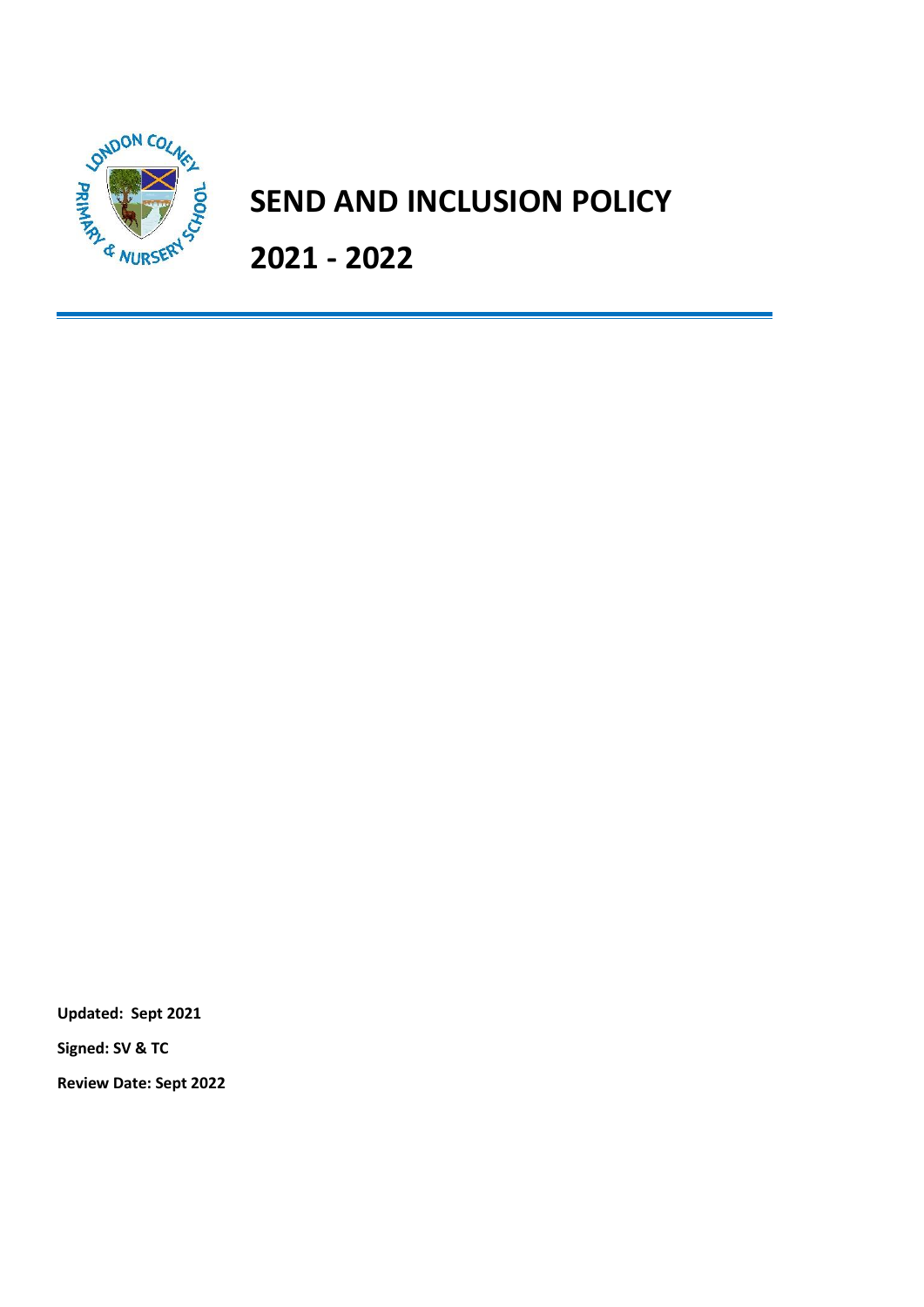## **Introduction**

The Special Educational Needs Code of Practice (September 2014) states that a child has special educational needs (SEN) if they have a learning difficulty that calls for special educational provision that is additional to or different from what is provided generally for children of the same age in a mainstream school .

A learning difficulty means that a child either:

- a) has significantly greater difficulty in learning than the majority of children of the same age or
- b) has a disability, which either prevents or hinders the child from making use of the educational facilities that are provided for children of the same age in a mainstream school.

London Colney Primary School and Nursery is an inclusive school where each person is respected and diversity is valued. The School recognises that some children may have additional needs for a short period of time; for example, speech and language or emotional difficulties.

Through effective teaching and learning, support and encouragement, everyone at London Colney is committed to providing the environment and opportunities needed to enable any child with SEN or a short-term need, to be included fully in all aspects of school life. This is achieved by taking action to remove barriers to learning, making reasonable adjustments and by helping the children to realise their potential for improvement. This allows them to make good progress and secure good outcomes, wherever their starting point might be.

#### **Statutory Framework**

The Special Educational Needs Code of Practice requires all schools to follow procedures for identifying and addressing the needs of children with Special Educational Needs (SEN). This is known as the *Graduated Response (Assess, Plan, Do, Review).* The child is at the centre of all SEN Support.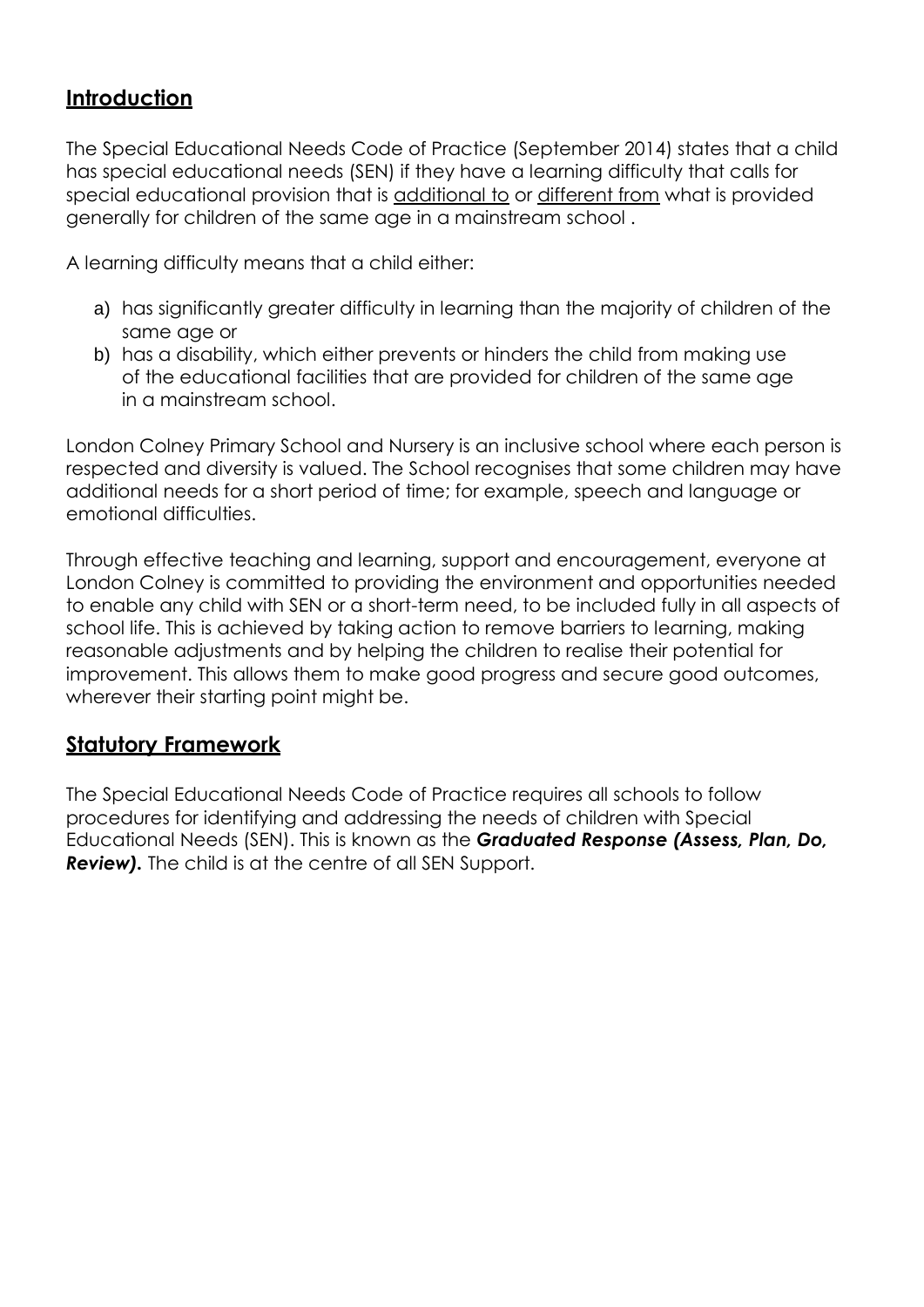# **Objectives**

In order to meet the special educational needs of children at London Colney, we need to:

**Assess** - identify those children who have difficulties in any of the following 4 broad areas:

- i) Communication and interaction
- ii) Cognition and learning
- iii) Social, mental and emotional health
- iv) Sensory and/or physical

**Plan –** in consultation with staff, parents and where appropriate, the child concerned, decide what form of intervention and support is most suitable to enable him / her to make progress. This may involve a referral to an external specialist teacher or agency such as a Speech and Language Therapist, Physiotherapist or Occupational Therapist.

*Do –* respect the wishes of the individual child

- listen to and work co-operatively with parents to develop and implement strategies / approaches
- make sure all channels of communication are kept open between everyone supporting and working with the individual child
- use a variety of teaching styles to cater for the different learning needs of children with SEN or disability (SEND) to access the Early Years or the National **Curriculum**
- use and develop resources to effectively support children with SEND
- work in partnership with Governors and agencies to support and enhance the work of children, parents and staff
- ensure appropriate training for all staff working with children with SEND
- make sure the school keeps families up-to-date with new local and national initiatives and implement them as required.

*Review -* regularly assess, and keep records of progress for children with SEND

- meet with parents, and specialist teachers where appropriate, to discuss next steps
- respect the wishes of the individual child by listening to their opinions and involving them in decision-making where it is appropriate to do so.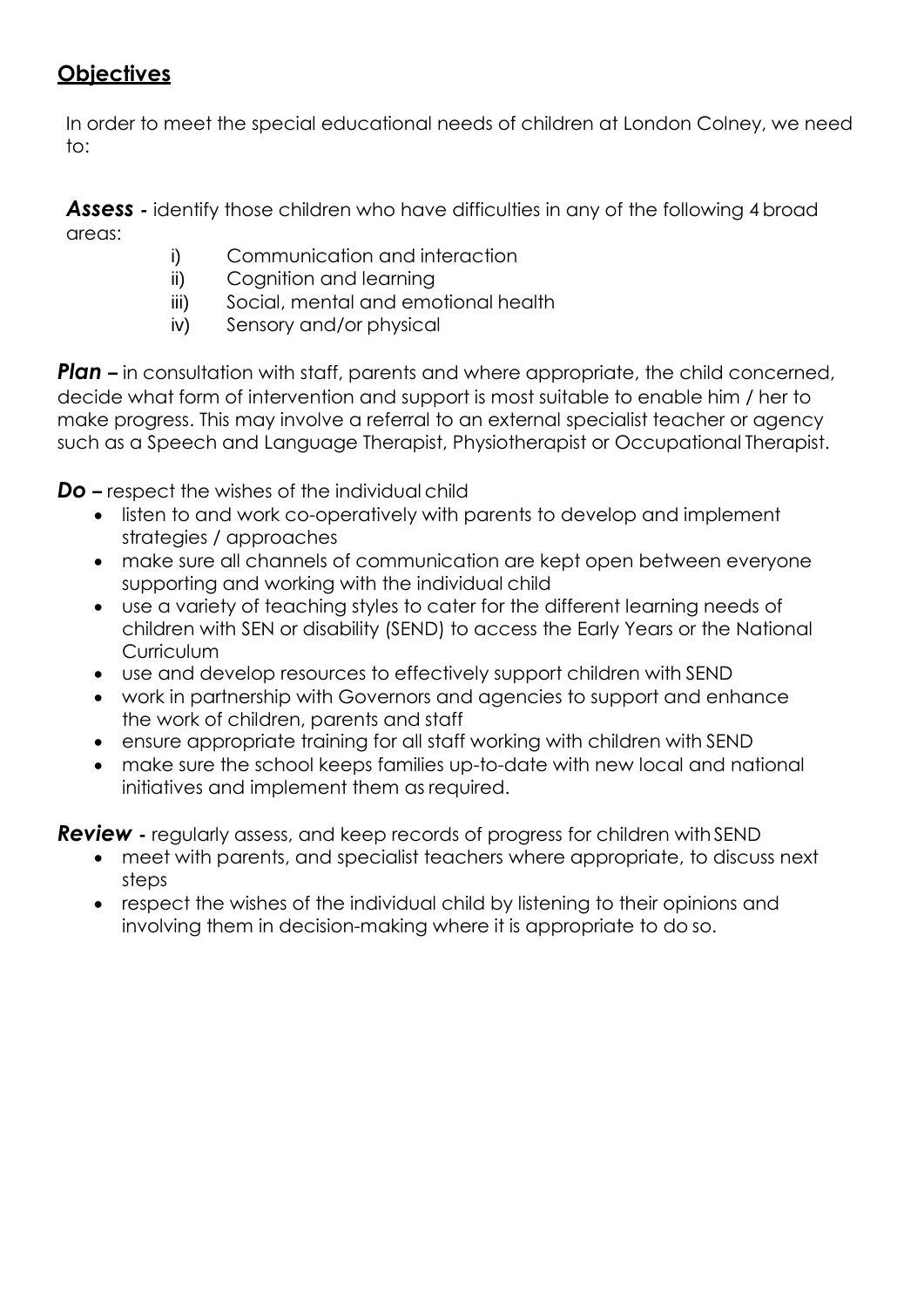# **Roles and Responsibilities**

## **The Class Teacher**

Teachers are responsible and accountable for the progress and development of pupils in their class, even where pupils access support from teaching assistants (TA) or specialist staff.

They:

- Teach a differentiated curriculum which takes into account the learning needs of children with SEND
- Make regular assessments and keep careful records to monitor progress and development
- Work with the SENCo (Co-ordinator for SEND) and support staff to revise the support a child is receiving in the light of his / her progress towards outcomes and development
- Hold regular meetings with parents to discuss their child's progress towards outcomes and development and look at provision including how it can be amended to meetneed.
- Manage and monitor the support given to children with SEND by TAs and SEN TAs.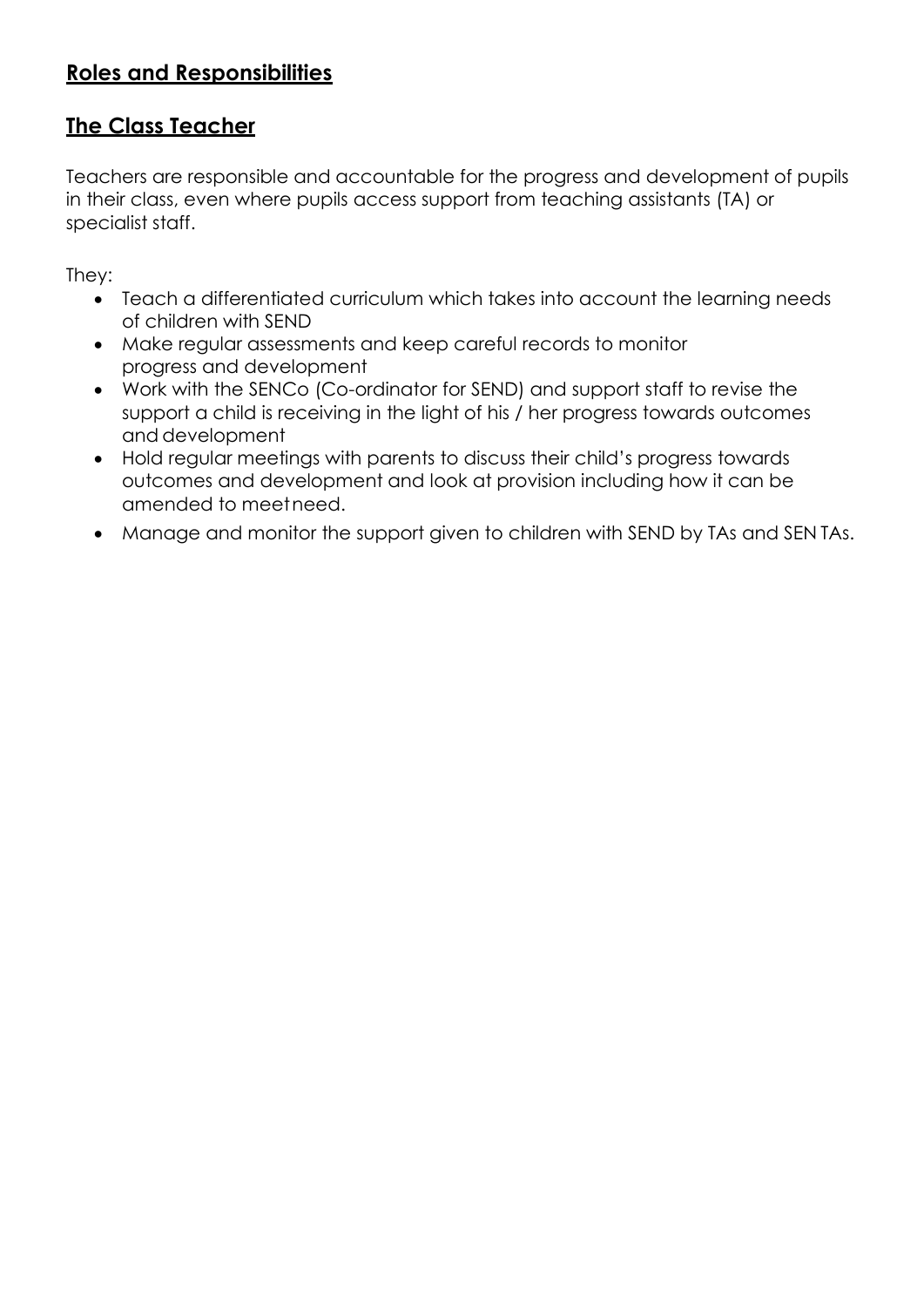## **The Special Educational Needs Co-ordinator (SENCo)**

The SENCo, Louise Dembowicz, is responsible for the arrangements for SEND provision within the School.

In The SENCo's absence, Luke Varney will take on the role of Acting SENCo.

The SENCo

- ensures that the School is following the SEN Code of Practice
- manages the day to day strategic implementation of the SEND policy
- supports and advises colleagues (SEND Governor, Head Teacher, Class Teachers and Teaching Assistants)
- contributes to the professional development of all the staff
- oversees the records of all children with special educational needs
- acts as a link with parents
- liaises with external agencies to gain advice and support for children with SEND
- oversees the use and implementation of a range of resources for children with SEND
- stays up to date with the latest developments within SEND and inclusion, through cluster meetings

#### **The Head Teacher**

The head teacher oversees the provision made by the class teachers, teaching assistants and the SENCo for children with Special Educational Needs. The head teacher may also attend meetings with staff, parents and other agencies as required.

#### **The Governing Body**

The Governing Body has identified a governor, Maggie Kirby, to have a specific oversight of the school's provision for children with Special Educational Needs and Disability. The named Governor has regular contact with the SENCo and the Senior Leadership of the school to keep up-to-date with and monitor the school's SEND provision. The SEN Governor ensures that all governors are aware of the school's SEN provision.

## **Admissions**

Pupils with SEND are admitted to London Colney Primary School and Nursery in line with the School's admissions' policy. The School, aware of the requirements of the new SEN Code of Practice (September 2014 and the Equality Act 2010), works closely with parents to ascertain whether a child has SEND. It collects all the relevant information so that a differentiated curriculum or reasonable adjustments can be planned and made. The School makes all reasonable adjustments to meet the needs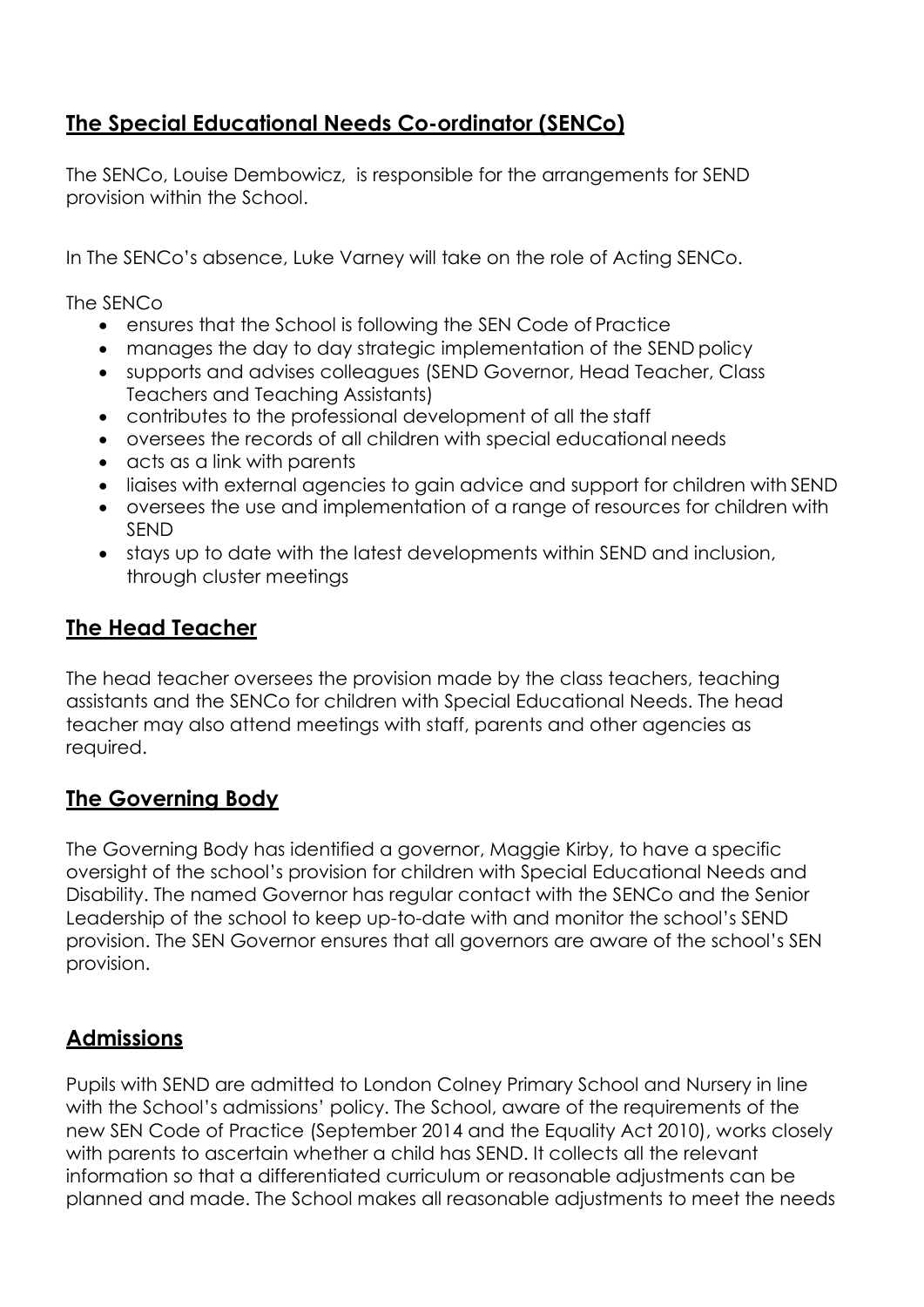of pupils who have an Education, Health and care Plan.

# **Access**

## Access to the school environment

There are two disabled toilets available to provide greater room for maneuverability for a child or adult needing this facility. Once inside the building, all areas within the downstairs school are accessible.

#### Access to the National Curriculum

At London Colney Primary School and Nursery, all Class Teachers, the SENCo and SEN support staff carry out an ongoing process of assessment, planning, delivering support and review of progress that identifies a child's strengths as well as areas for development. Children are tracked on a half termly basis and, where the required level of progress is not being made, strategies are used to enable each child to access the curriculum at their own level. For a summary of provision and strategies please refer to the school's *Local Offer* and the *SEN Information Report* on the School's website.

Examples of strategies used are:

- differentiation of the curriculum to match tasks to ability
- breaking down tasks into smaller, more manageable steps and offering opportunities for reinforcement activities
- grouping children according to ability for English and Maths to match tasks to ability
- using a range of teaching styles to cater for the individual learning styles of the children within the class
- using TAs and SEN TAs to provide additional support
- small withdrawal / intervention groups and 1:1 teaching by staff
- accessing resources to support pupils with physical, visual or sensory difficulties
- using ICT as an alternative means of accessing the curriculum
- accessing advice and support from external specialist agencies where necessary.

#### Access to information

Please refer to the School *SEN Information Report* and the School's *Local Offer* on the website for detailed information about SEND provision at London Colney Primary School.

General information about the School and its various activities can be found in the School on the website. The SENCo shares information about external meetings, workshops or courses that might be helpful to parents, as appropriate.

#### **Resource Allocation**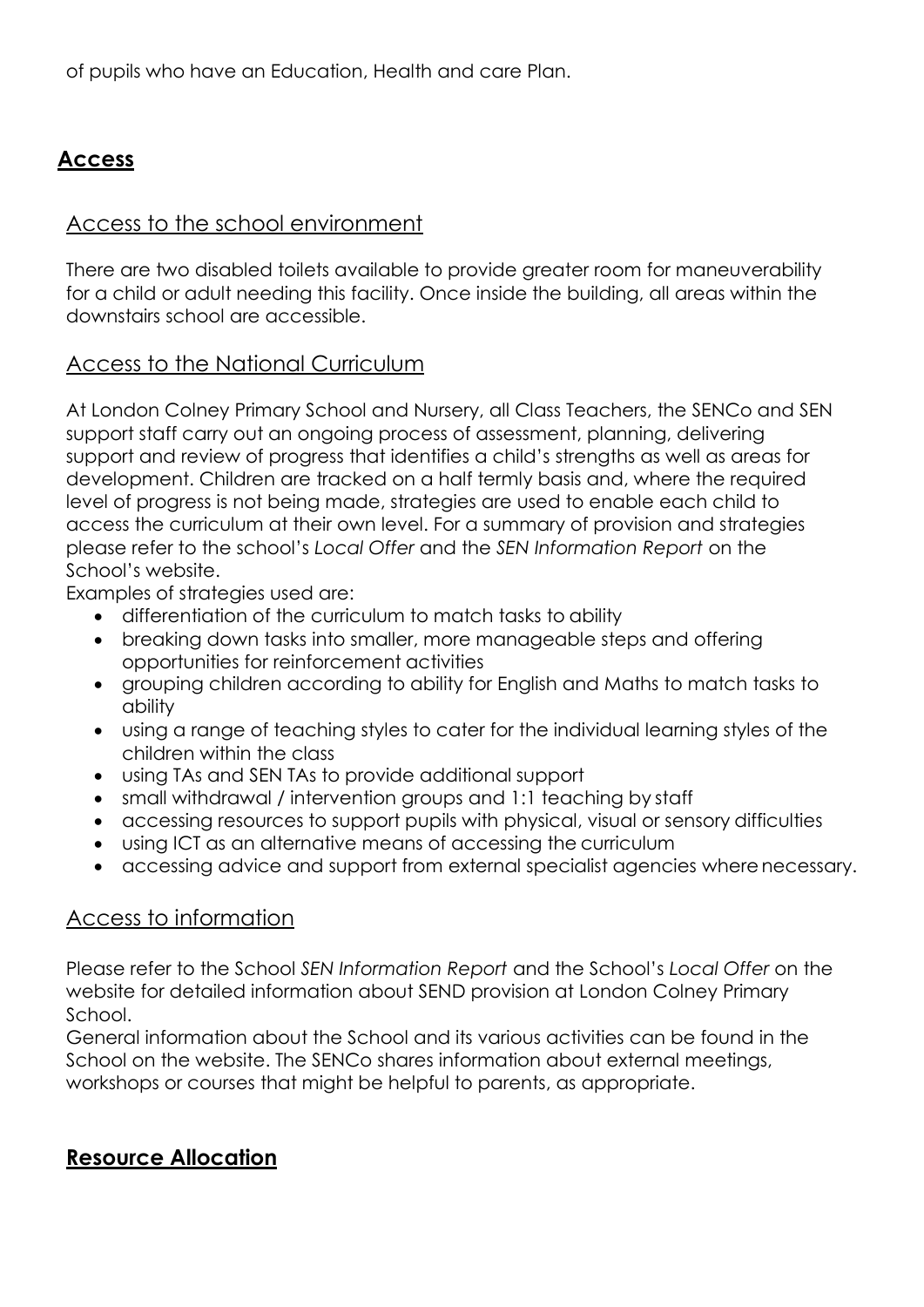As a maintained school, London Colney Primary School and Nursery is allocated funding to be used for SEND. This budget covers the salaries of the SENCo, TAs employed to work with specific children, specific equipment and resources related to SEND work, courses and training.

Where a child has exceptional needs, it is possible to apply for additional funding. This is very difficult to obtain and a rigorous system of evaluation is in place within county to assess whether a child's needs warrant the extra funding.

At London Colney, our teaching assistants are a vital resource. We currently have class TAs, who work with children with SEN, 1-1 SEN TAs who work with specific children and an early years practitioner in the Early Years Foundation Stage Unit, who supports any and all the children's needs in that setting.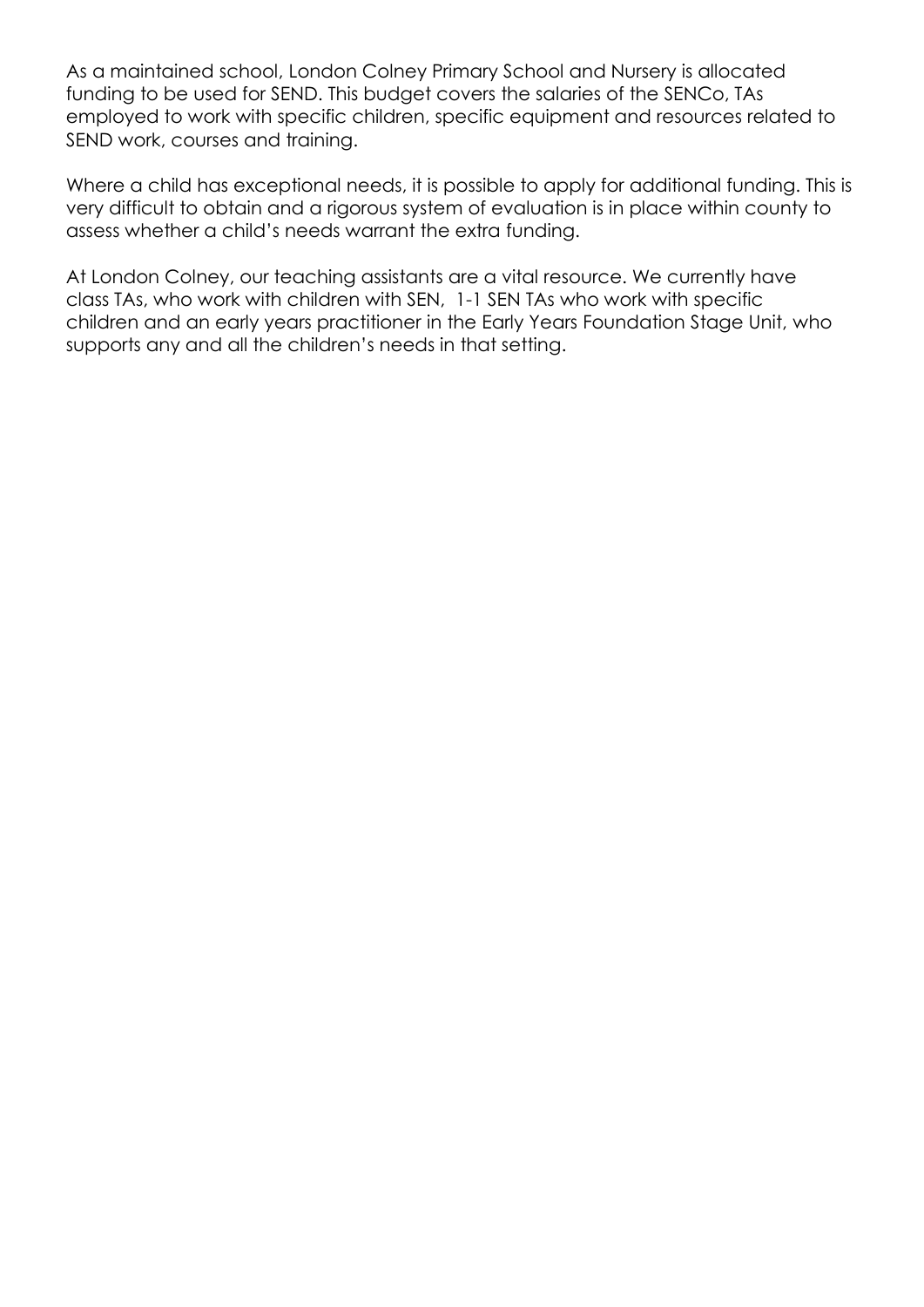# **Identification, Assessment and Reviews**

At London Colney Primary and Nursery School, we identify children with SEND as early aspossible. We value communication with parents / carers and offer opportunities for them to share information about their child prior to him / her starting at the School. We use information from feeder pre-schools and make visits, where appropriate, to see children in their Pre-school setting. Once in our Nursery and Reception classes, Early Years assessment tools are used and Progress Checks are kept and updated with observations and assessment evidence of a child's progress. The Individual Assessment of Education and Learning Development (IAELD) is used to assess the child's ability in months and any discrepancy between a child's age and their ability is quickly identified. We work closely with parents / carers to ensure that their views are heard and taken into account. Where appropriate, the child's own views are also taken into account.

As children move through the School, assessments using pre-key stage standards (where there is a special educational need and the child is working significantly below age related expectations), teacher assessments, statutory assessments, reading, phonic, spelling and maths assessments are used.

Children with SEND are defined by two categories**: SEN Support** (formally School Action and School Action Plus) **and Education, Health and Care Plan (**formally Statement of Special Educational Needs). The School's action in response to a specific need is called 'SEN Support'. When a child is experiencing difficulty accessing the curriculum we employ a small steps approach by breaking down the curriculum into small steps and desired outcomes. Initially any concern is shared with the parents in a meeting with the class teacher and the SENCo. When the concern continues, it may be recorded more formally on an individual pupil passport. By involving the parents and child in the pupil passport meetings, we discuss what is and/or is not working for the child both in school and at home. Together we formulate a plan which consists of:

- Actions, strategies and resources to be used by any adult working with the child at school or at home.
- Date of the next review.

If the child continues to make inadequate progress the class teacher and the Special Educational Needs Co-ordinator (SENCo) will discuss the involvement of another agency with parents and child in order to seek ways of supporting them in the most appropriate way.

#### **Education, Health and Care Plan (EHCP)**

If following advice and support by the School and specialist agencies the child continues to demonstrate a significant cause for concern, a request for Statutory Assessment may be made to the Local Authority (LA), in consultation with the parents. A range of written evidence from the school, parents and outside agencies involved with the child will support the request.

An Education, Health and Care Plan / Statement is a legally binding document which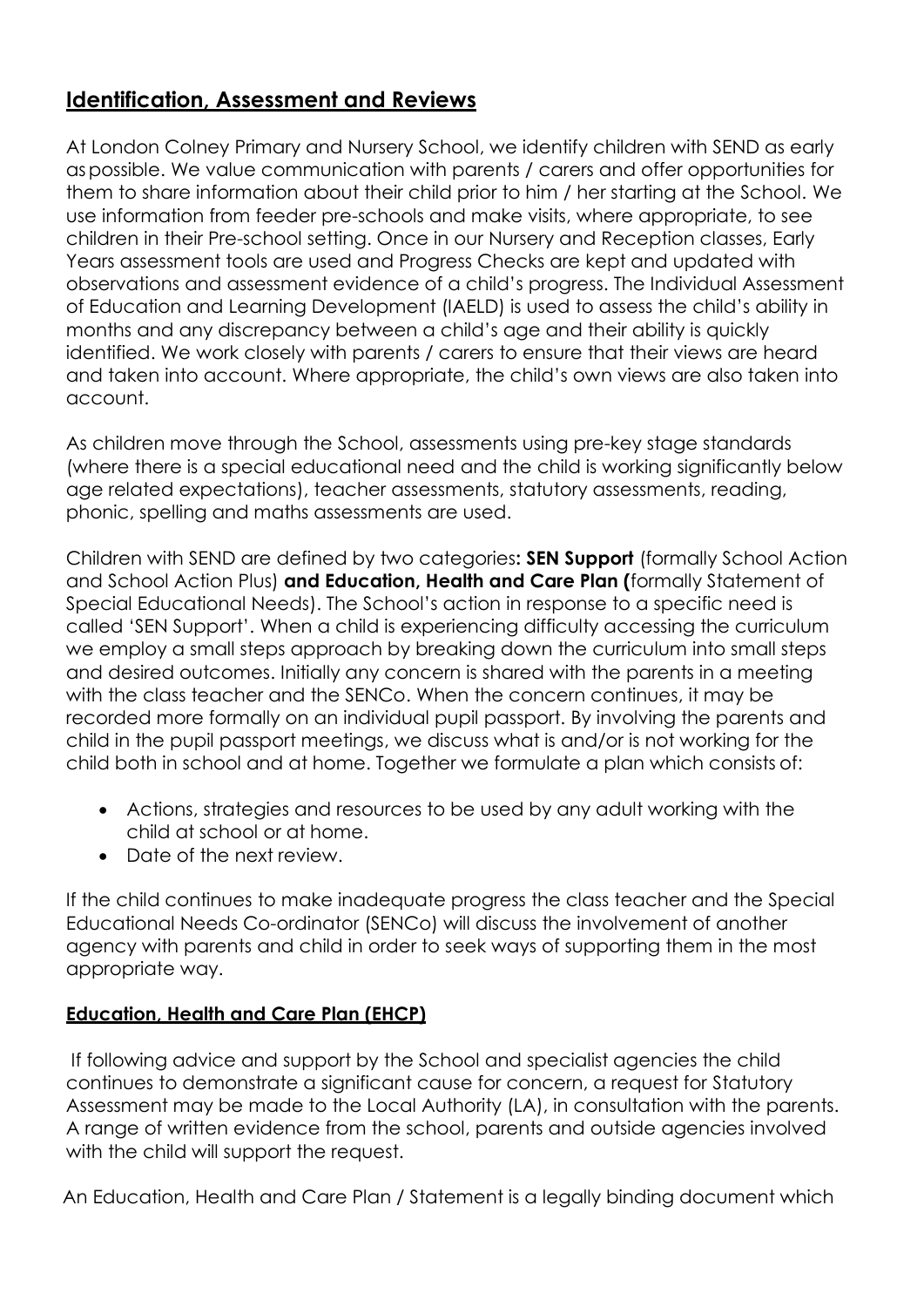gives details of the child's needs and what is needed to meet them. The School must then do all that it can to meet the needs of the child. Once an EHCP has been given, the School will hold an annual review to discuss whether the needs have changed and whether a change in provision or setting is required. Reviews will take place early if the child's needs change significantly and within six months if the child is under the age of five.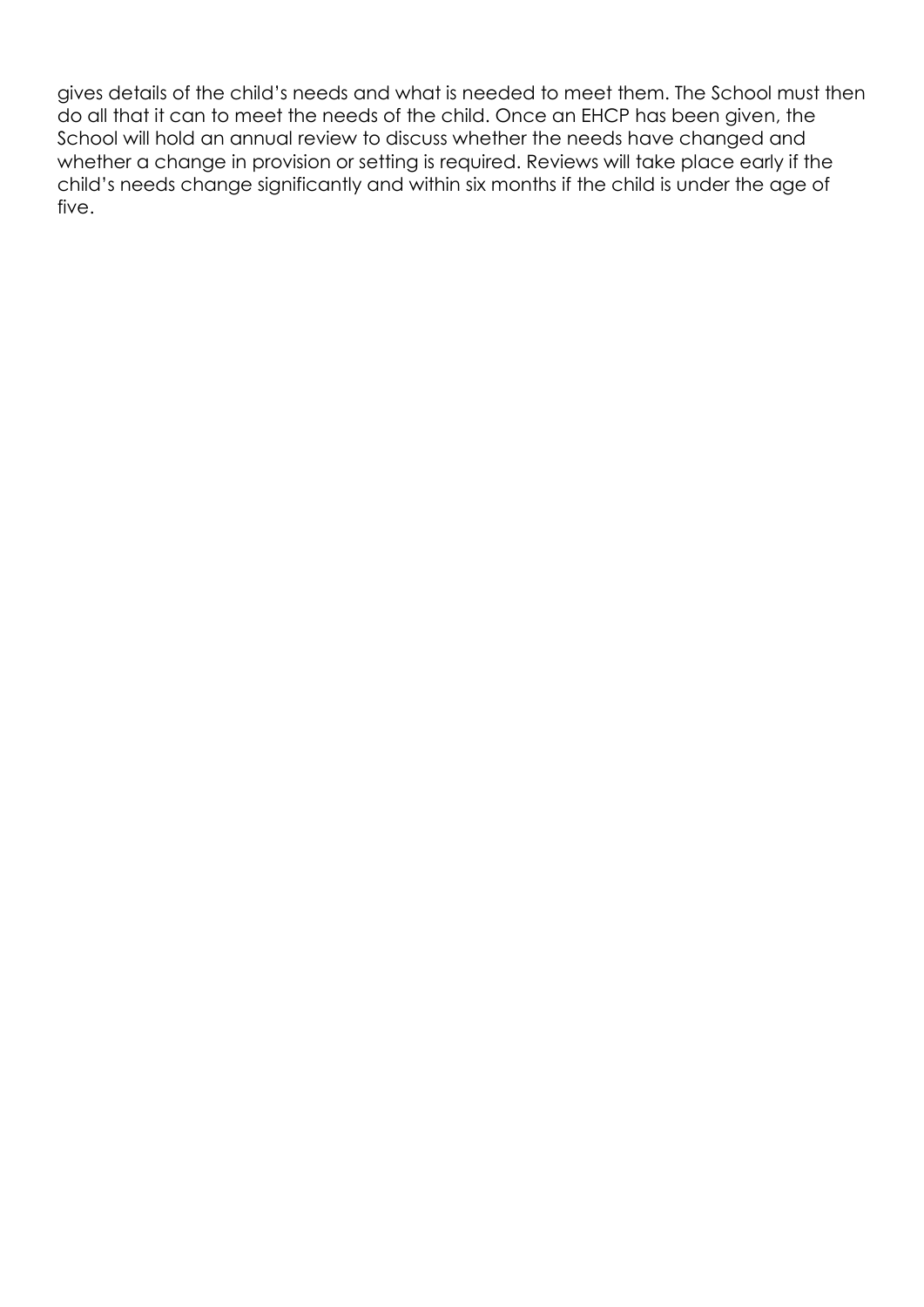## **Links with outside agencies**

London Colney Primary School and Nursery works with the following agencies according to current needs:

St Albans Plus Schools' Partnership LINKs Specialist Advisory Service (e.g. Physical and Neurological, Communication and Autism Teachers) Speech and Language Therapy **Educational** Psycholgy Art Therapy Play **Therapy** Counselling **Attendance** Improvement Integration Support SpLD Outreach Service School Nurse SENCos and Outreach Teachers at local schools Occupational Therapy

#### **Partnership with parents**

At London Colney, we welcome the opportunity to work with parents/carers in supporting their child and we value their input. Parents are welcome to come into school to share any concerns or questions they may have about their child's progress. In the first instance parents should speak with the Class Teacher who will endeavor to meet with you as soon as possible. If a parent wishes to have a discussion with the SENCo or Head Teacher an appointment can be made.

It is vital that parents/carers of children with SEND are involved in the decision - making process about how to meet their child's needs in the best way and they are kept fully informed of the provision that is being made for their children via:

- Pupil passport meetings parents, staff and the child work in partnership to agree a review statement that both celebrates the child's successes as well as planning personalised outcomes and actions. Pupil Passports can be accessed online by parent request.
- Parent academic review days provide further opportunities to discuss the progress children are making.
- Annual Review of Education, Health and Care Plan
- Team Around the Family meetings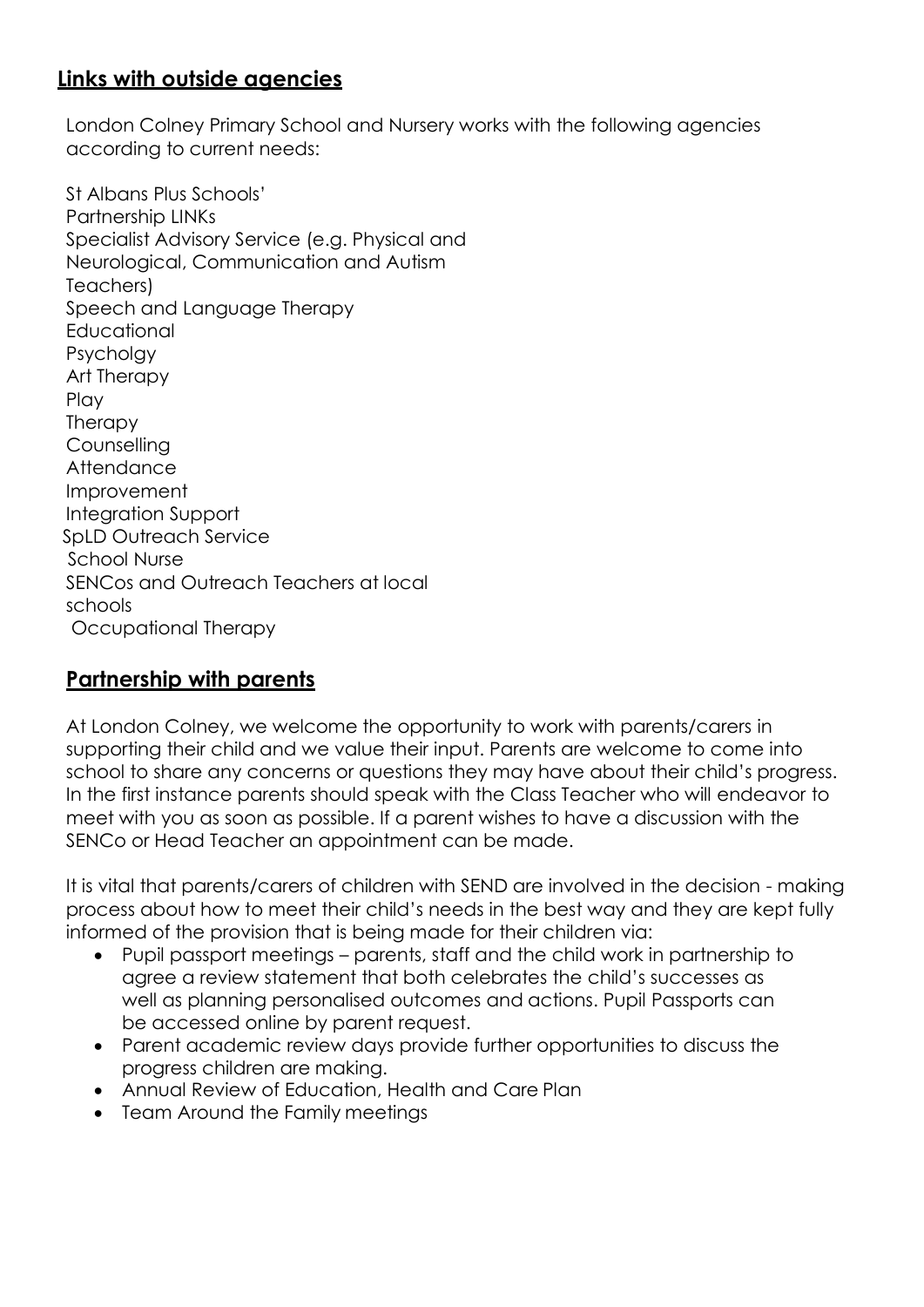# **Complaints**

In most cases, parents/carers and teachers will have agreed provision for a child with identified SEND. However, should a parent/carer feel that their child's needs have not been identified or met, they should first make an appointment to see the Class Teacher. Most concerns will be resolved in this way. However, they may wish to discuss their concerns further with the SENCo and/or Head Teacher. In the rare circumstance where a parent/carer is not satisfied, they should contact the Governor with responsibility for SEND via the School Office.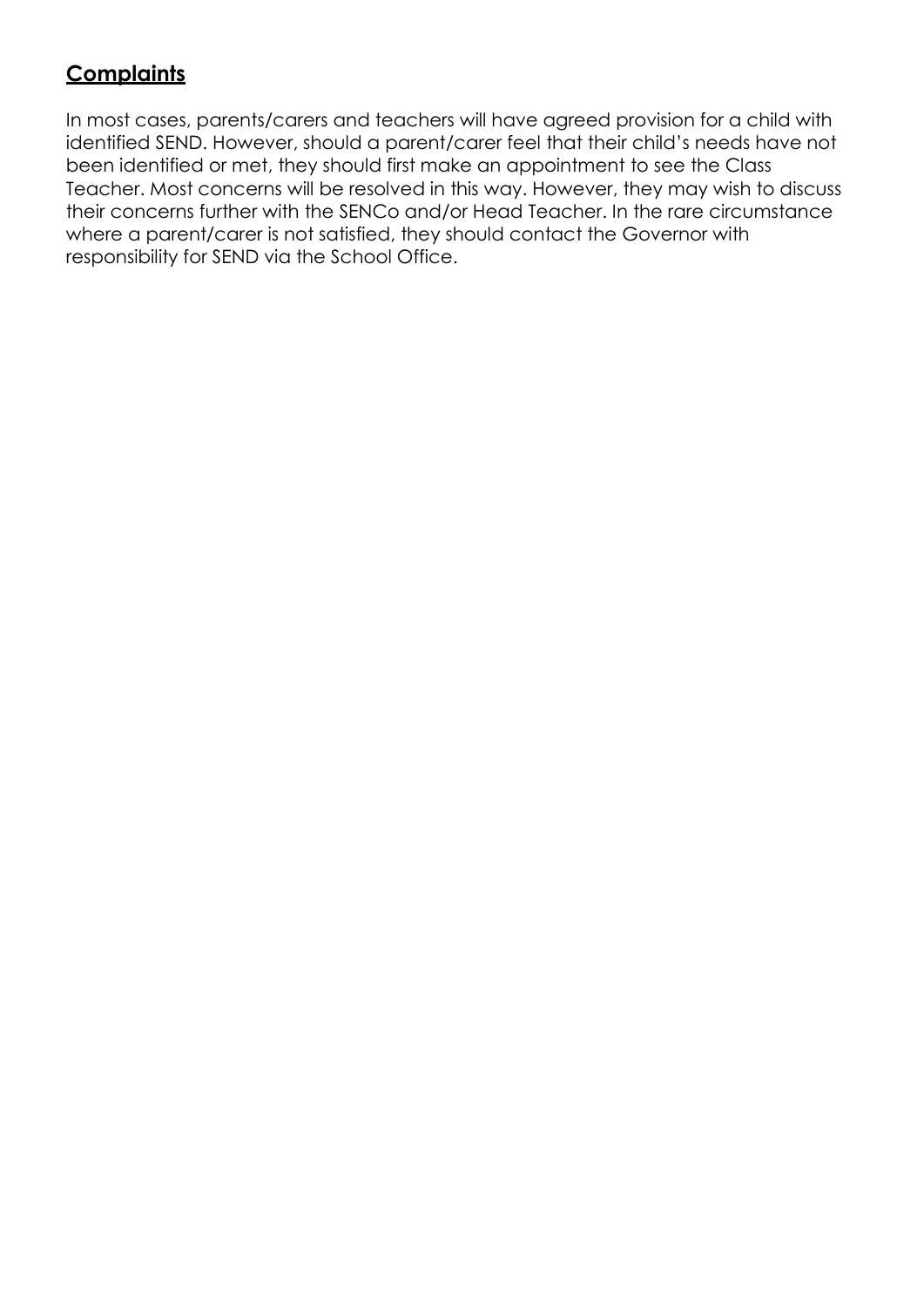SENDIASS (SEND Information and Advice Support Service) is another means of support for parents who may wish to make an appeal to the SEN Tribunal if their request for an Education, Health and Care Plan is deemed inappropriate.

# **Monitoring the success of the SEND Policy**

Evidence of the effectiveness of this policy on progress in learning outcomes or improvements in behaviour for children with SEND will be shown by:

- discussion at an appropriate level with the child about their progress (pupil voice)
- discussion with parents about the child's progress
- discussion with outside agencies, including Statement Education, Health and Care Plan Reviews, about the child's progress
- ongoing teacher and TA observations of the child in the daily classroom setting
- differentiated short-term planning by the class teacher to meet the child's needs
- records and evidence of the child's work showing progress towards learning outcomes
- evidence of progress towards targets agreed in pupil passport meetings
- half termly Pupil Progress Meetings with each Class Teacher, Head Teacher and the SENCo
- and if appropriate, evidence of the child's progress towards improving behaviour.

## **Evaluating the success of the SEND Policy**

The success of the policy will result in the needs of all children with SEND being met by:

- listening to the wishes of the child at an appropriate level (pupil voice)
- having an effective, positive and inclusive partnership with parents
- having systems in place for early identification of a child's SEND
- making use of good practice in planning for, teaching and assessing children with SEND
- regularly reviewing the child's progress during pupil progress meetings
- providing additional intervention if progress is not adequate and reviewing the impact of this intervention at regular intervals.
- accessing Higher Needs Funding to support children with exceptional levels of need.

# **Summary of our SEND and Inclusion Policy**

We include all children in our school life, regardless of gender, disability or ethnicity. We encourage respect, celebrate achievement and accept the differences in the wider community. We teach children to be responsible for their actions and to give their best. We recognise that some children may have obvious disabilities such as immobility, requiring the use of a wheelchair. We further recognise that there are others who have more hidden disabilities such as arthritis, dyslexia or autism. We strive to identify and meet the learning, physical, communication and social needs of all these children through adapting teaching to a child's need. Through the development of a strong working partnership with parents and specialist agencies, our aim is to enable children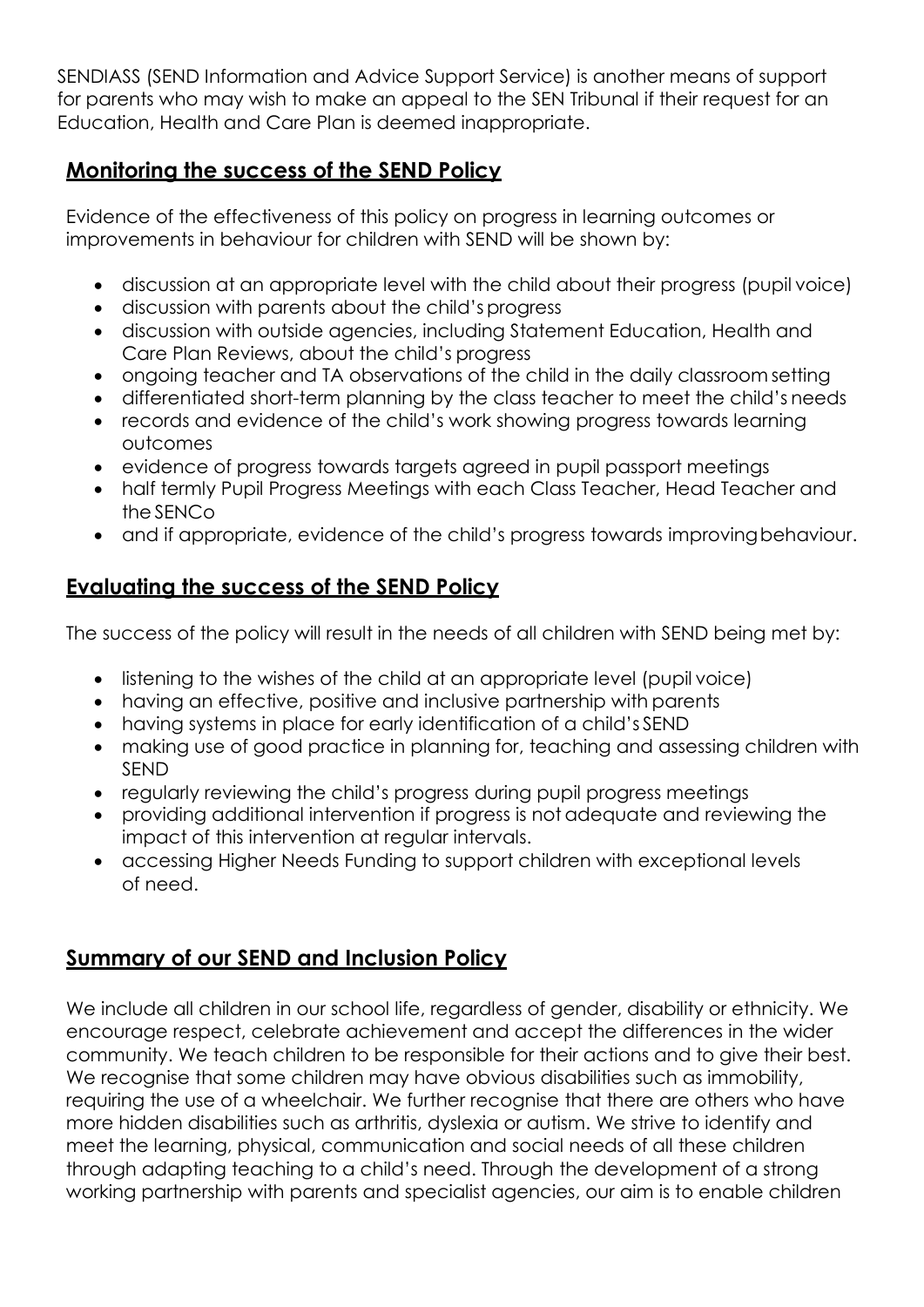with SEND to reach their full potential.

We aim to raise and maintain the self-esteem of all our pupils, believing that every child matters and that they can succeed in meeting their own milestones, regardless of any learning, physical, behavioural, emotional, social-based or communication need.